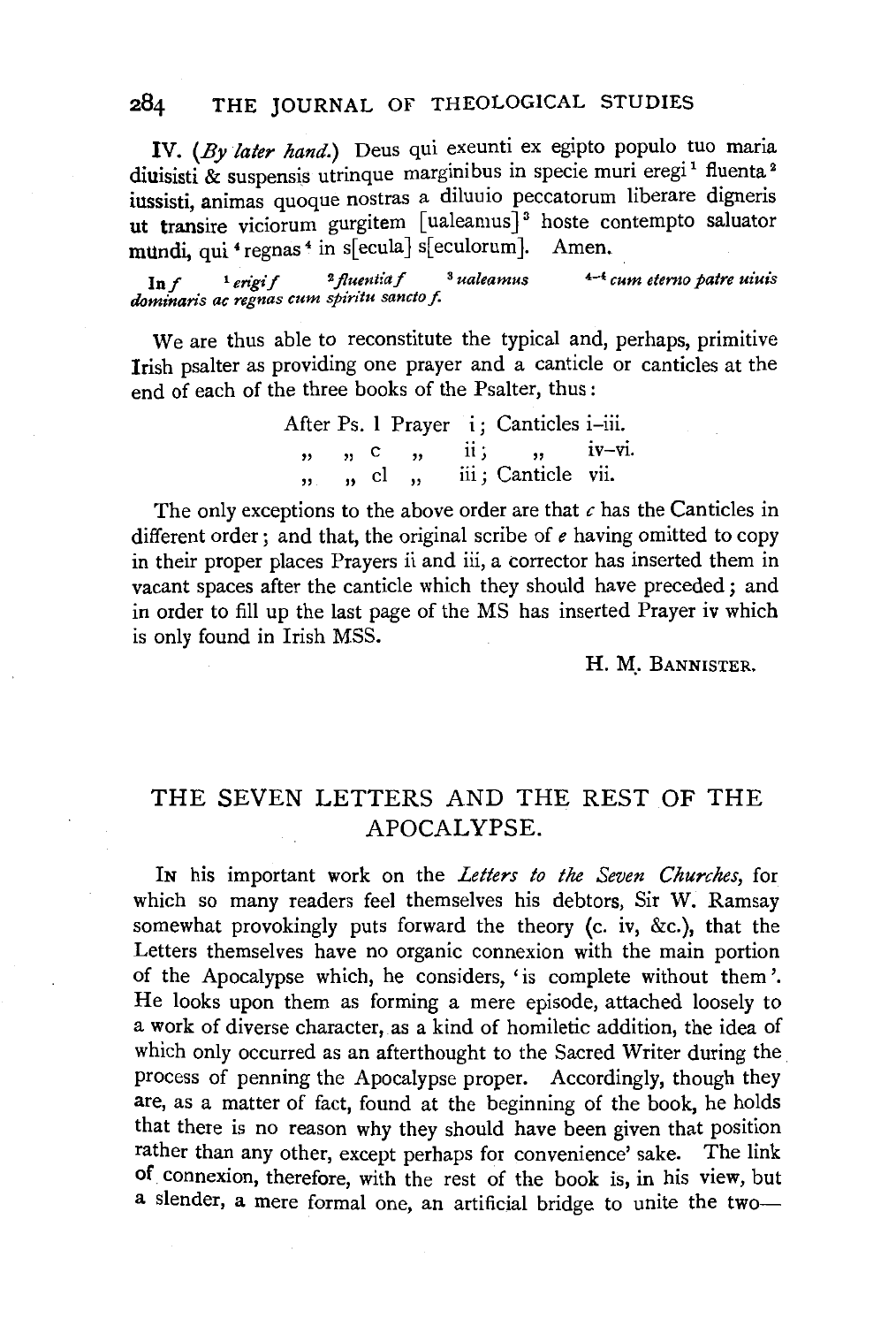'He that hath an ear, let him hear what the Spirit saith to the Churches.'

I venture to submit that this bold theory is a mistaken one; that in the mind of the Sacred Writer, the connexion between the two portions of the book is really organic, that the introductory part cannot be dispensed with and is in its right place; that the true link of connexion in fact is to be sought in what is the very object and aim of the book. Is that object and aim so difficult to ascertain? or is it patent to one who looks at any rate below the surface? It is no doubt true that in the Apocalyptic portion, the abundance of pictorial imagery, like the smoke that veils the general issue to an onlooker on a field of battle, may to some extent obscure the main object of the book, but surely only to a superficial reader. The real purport discloses itself from time to time with vivid, unmistakeable clearness and force. Curiously enough, Sir W. Ramsay himself in one place indicates the very life-breath of the purpose which animates both the Letters and the Sequel, when he describes the book as a ' vision of trial and triumph '  $(p, 37)$ , while urging also—what in this connexion is much to the point -that the Seven Churches, in. spite of their individual characteristics, are nevertheless regarded by the Sacred Writer as ideally representing the whole Catholic Church; so much so that the Letters were not to be sent separately, to the several Churches, but collectively to all. The Churches are lost sight of in the Church. And what in the Apostle's mind is the Church but the Agent and Witness for Christ? 'The trial and the triumph'-of whom are they predicated but of the Church? The trial-was it not the trial of the Church, God's instrument in effecting the triumph? The triumph-by whom is it to be achieved but by the Church? only, of course, through living union with its unseen Head ; but still by it. And it is then this victory of the Church that is foreshadowed in, and forms the subject of, the whole book. This is saliently brought out in one passage that may be mentioned (of course apparent in others also) : viz. c. xvii 14 'The Lamb shall overcome . . . and they that are with him, called and chosen and faithful'. (If any word should be supplied, it should be, as Alf., *shall overcome.* The Lamb, and they that are with him, called, &c., shall overcome. Other supplements, whether of A.V. or of R.V., are unwarranted and injurious.) The vital connexion between the two portions of the book is thus made apparent. Christ's victory is to be achieved through His Church. But if so, then the Church must be 'faithful', must be purged from un-Christlikeness *:* else it will not be a fit instrument for the functions assigned to it. Hence, before the conflict is brought on the scene, the preparation of the Instrument by the warnings of the Seven Letters, addressed to the Ideal Church.